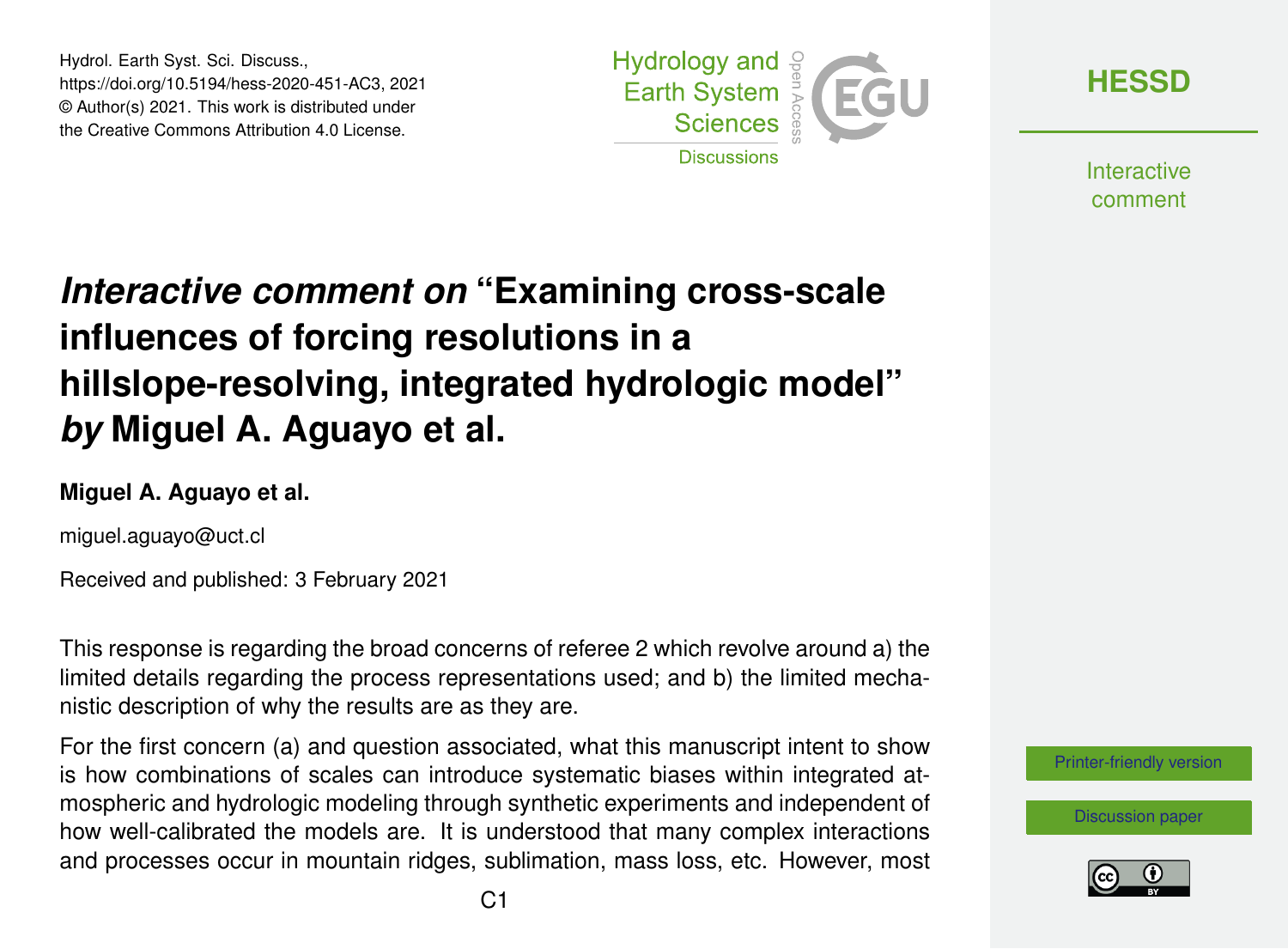of the LSM lack representation of snow blowing processes that affect, without a doubt, snow-mass in mountain topography and therefore energy and momentum transfer to the atmosphere. In this manuscript, we introduce a methodological framework that works under such model limitations and intends to show how scale "in modeling" might affect predictions using synthetic experiments mixing scales for some specific hydrologic variables like in the OSSEs.

For the second concern (b) and questions associated, we took the forcing from the surface (2 m and 10 m) as required by Parflow-CLM and this is what most modelers usually do. The meteorological downscaling was done physically up to 1km resolution since 3 nested domains were considered in WRF simulations (9,3,1 km). We agree that there are not considerations on cold biases, how windflow is treated, large sublimation losses in 30 m interpolations as the referee mentioned, however, as above mentioned this work was done only under integrated models' capabilities can reach. For this major concern, we will incorporate the caveats of using integrated hydrologic models in the discussion since typically input forcing data (interpolated or not) are often used by modelers, not considering the key processes mentioned by the referee. Regarding reconcile the decision not to downscale any meteorological forcing with running a 30 m hydrological model in alpine terrain, we thought that it would be ideal, however, running WRF at 30 m spatial resolution with hourly outputs for a water year is computational and data storage costly, and it was out of our computational capabilities.

Regarding the major shortcoming of the manuscript, we will give more attention to snowmelt timing, and also incorporating other ways to express the error metrics such as the mentioned Wasserstein metric or others to get a less distracting multi-scale analysis.

In summary, to improve this manuscript we will include the following points based on all suggestions made by the referee, such as:

- Include CLM snow modeling limitations in the discussion.

**Interactive** comment

[Printer-friendly version](https://hess.copernicus.org/preprints/hess-2020-451/hess-2020-451-AC3-print.pdf)